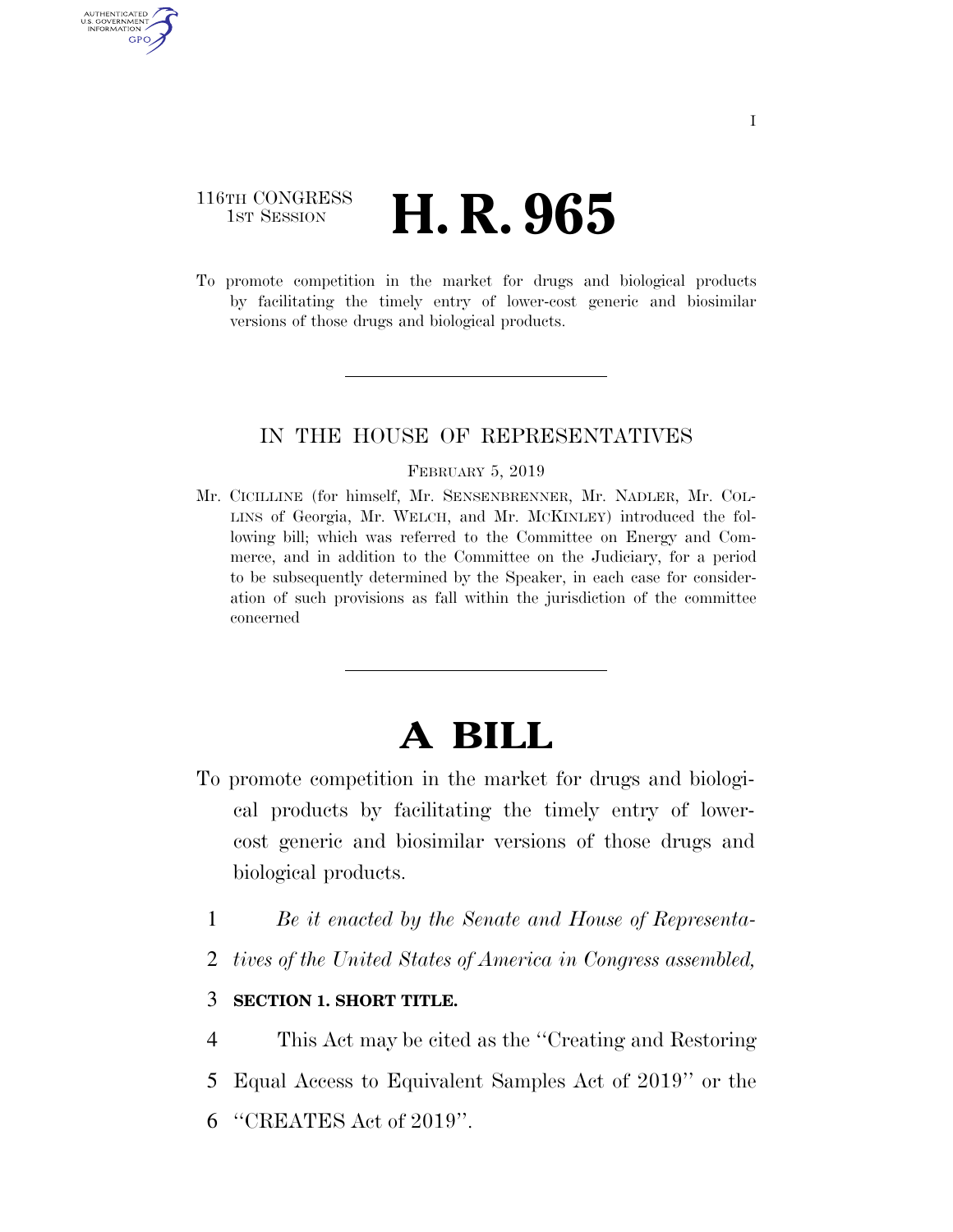### **SEC. 2. FINDINGS.**

Congress finds the following:

 (1) It is the policy of the United States to pro- mote competition in the market for drugs and bio- logical products by facilitating the timely entry of low-cost generic and biosimilar versions of those drugs and biological products.

 (2) Since their enactment in 1984 and 2010, respectively, the Drug Price Competition and Patent Term Restoration Act of 1984 (Public Law 98–417; 98 Stat. 1585) and the Biologics Price Competition and Innovation Act of 2009 (subtitle A of title VII of Public Law 111–148; 124 Stat. 804), have pro- vided pathways for making lower-cost versions of previously approved drugs and previously licensed bi- ological products available to the people of the United States in a timely manner, thereby lowering overall prescription drug costs for patients and tax-payers by billions of dollars each year.

 (3) In order for these pathways to function as intended, developers of generic drugs and biosimilar biological products (referred to in this section as ''generic product developers'') must be able to obtain quantities of the reference listed drug or biological product with which the generic drug or biosimilar bi-ological product is intended to compete (referred to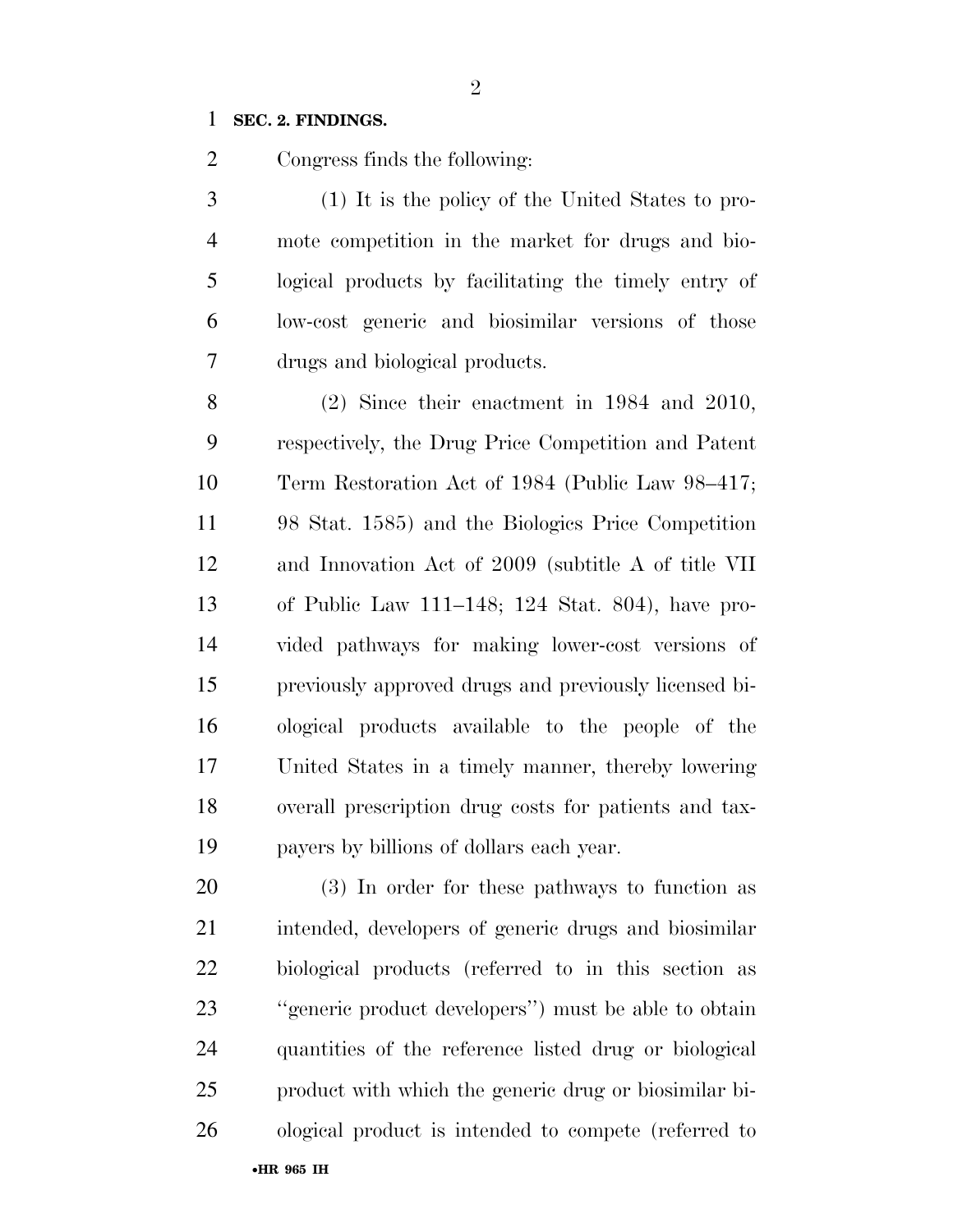| $\mathbf{1}$   | in this section as a "covered product") for purposes  |
|----------------|-------------------------------------------------------|
| $\overline{2}$ | of supporting an application for approval by the      |
| 3              | Food and Drug Administration, including for testing   |
| $\overline{4}$ | to show that—                                         |
| 5              | $(A)$ a prospective generic drug is bioequiva-        |
| 6              | lent to the covered product in accordance with        |
| 7              | subsection (j) of section 505 of the Federal,         |
| 8              | Food, Drug, and Cosmetic Act (21 U.S.C.               |
| 9              | 355), or meets the requirements for approval of       |
| 10             | application submitted under subsection<br>an          |
| 11             | $(b)(2)$ of that section; or                          |
| 12             | (B) a prospective biosimilar biological               |
| 13             | product is biosimilar to or interchangeable with      |
| 14             | its reference biological product under section        |
| 15             | $351(k)$ of the Public Health Service Act $(42)$      |
| 16             | U.S.C. $262(k)$ , as applicable.                      |
| 17             | (4) For drugs and biological products that are        |
| 18             | subject to a risk evaluation and mitigation strategy, |
| 19             | another essential component in the creation of low-   |
| 20             | cost generic and biosimilar versions of covered prod- |
| 21             | ucts is the ability of generic product developers to  |
| 22             | join the manufacturer of the covered product (re-     |
| 23             | ferred to in this section as the "license holder") in |
| 24             | a single, shared system of elements to assure safe    |
| 25             | use and supporting agreements as required by sec-     |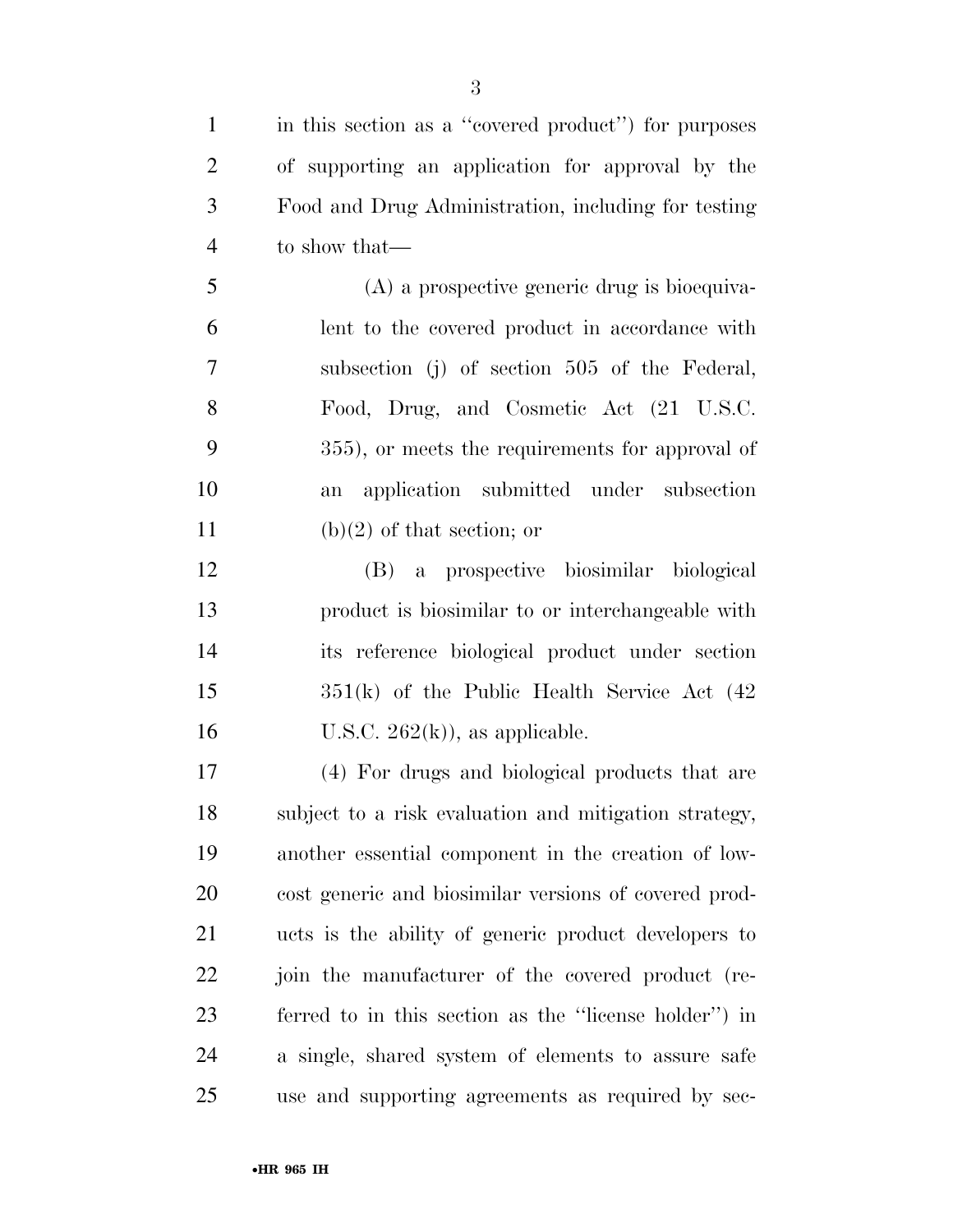tion 505–1 of the Federal Food, Drug, and Cosmetic 2 Act (21 U.S.C. 355–1), or secure a variance there-from.

 (5) Contrary to the policy of the United States to promote competition in the market for drugs and biological products by facilitating the timely entry of lower-cost generic and biosimilar versions of those drugs and biological products, certain license holders are preventing generic product developers from ob- taining quantities of the covered product necessary for the generic product developer to support an ap- plication for approval by the Food and Drug Admin- istration, including testing to show bioequivalence, biosimilarity, or interchangeability to the covered product, in some instances based on the justification 16 that the covered product is subject to a risk evalua- tion and mitigation strategy with elements to assure safe use under section 505–1 of the Federal Food, Drug, and Cosmetic Act (21 U.S.C. 355–1).

 (6) The Director of the Center for Drug Eval- uation and Research of the Food and Drug Adminis- tration has testified that some manufacturers of cov- ered products have used risk evaluation and mitiga- tion strategies and distribution restrictions adopted by the manufacturer on their own behalf as reasons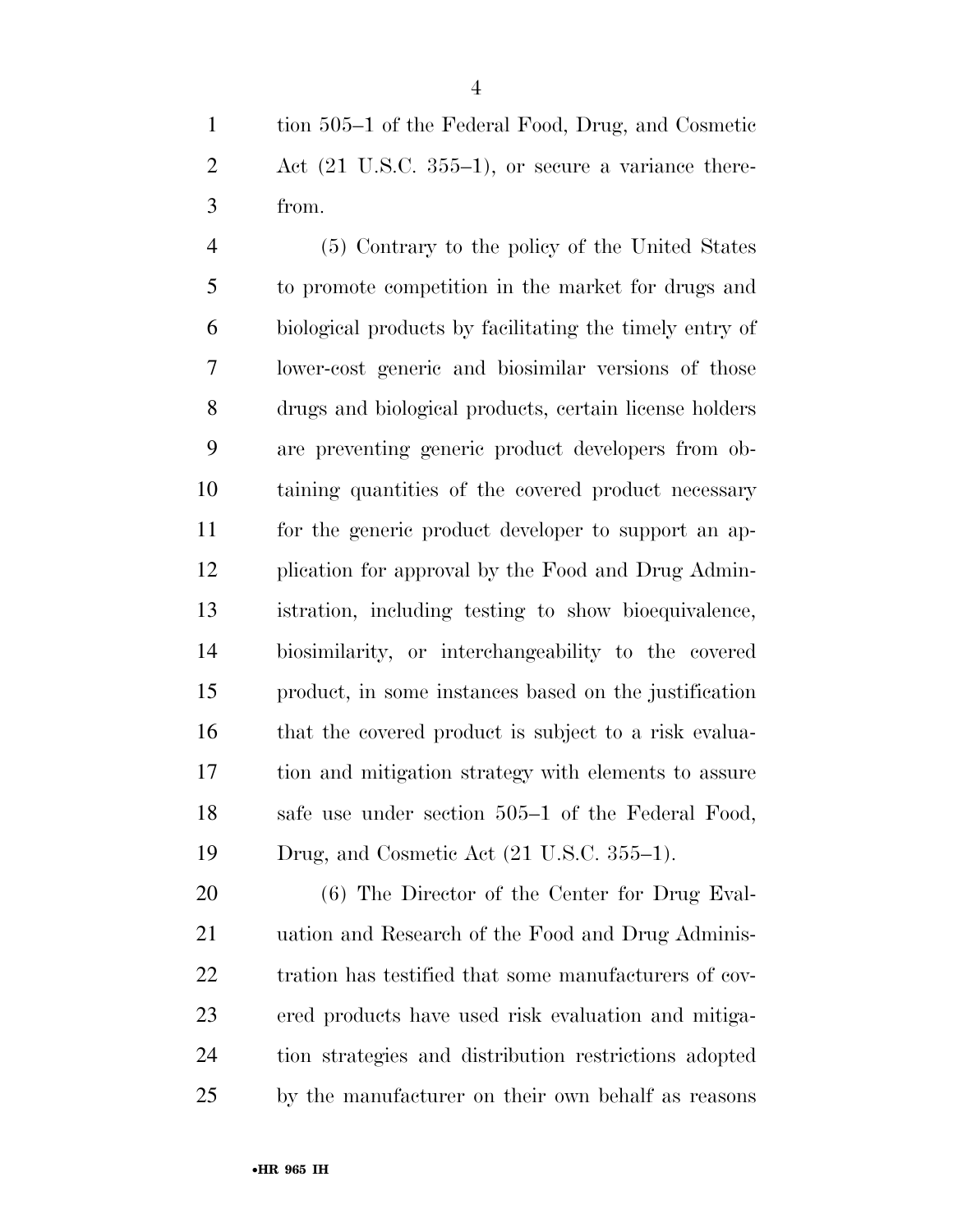to not sell quantities of a covered product to generic product developers, causing barriers and delays in getting generic products on the market. The Food and Drug Administration has reported receiving sig- nificant numbers of inquiries from generic product developers who were unable to obtain samples of cov- ered products to conduct necessary testing and oth- erwise meet requirements for approval of generic drugs.

 (7) In 2018, the Acting Chairman of the Fed- eral Trade Commission testified that the Federal Trade Commission continues to be very concerned about potential abuses by manufacturers of brand drugs of risk evaluation and mitigation strategies or other closed distribution systems to impede generic competition.

 (8) Also contrary to the policy of the United States to promote competition in the market for drugs and biological products by facilitating the timely entry of lower-cost generic and biosimilar versions of those drugs and biological products, cer- tain license holders are impeding the prompt nego- tiation and development on commercially reasonable terms of a single, shared system of elements to as-sure safe use, which may be necessary for the ge-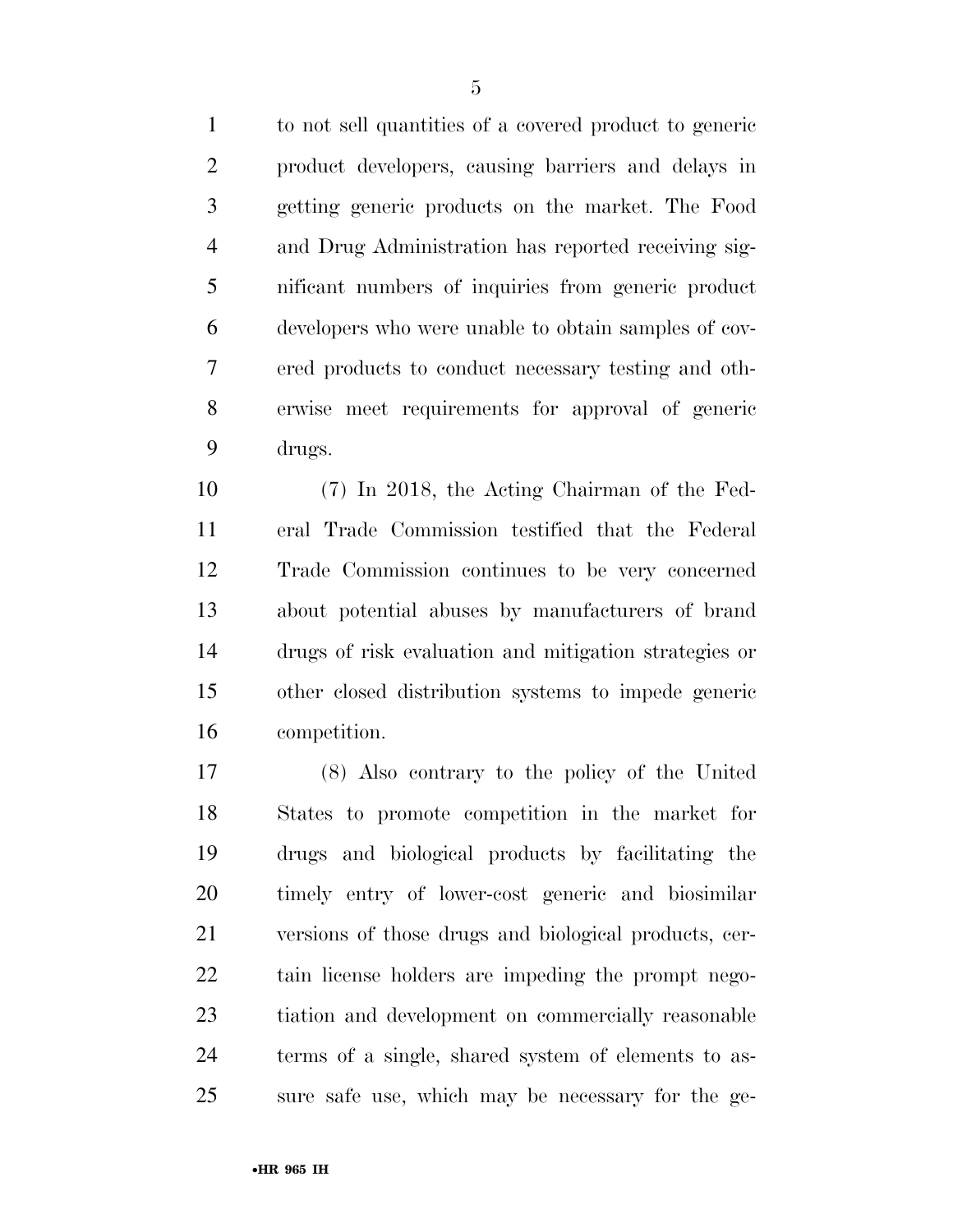neric product developer to gain approval for its drug or licensing for its biological product.

 (9) While the antitrust laws may address the refusal by some license holders to provide quantities of a covered product to a generic product developer, a more tailored legal pathway would help ensure that generic product developers can obtain necessary quantities of a covered product in a timely way for purposes of developing a generic drug or biosimilar biological product, facilitating competition in the marketplace for drugs and biological products.

 (10) The antitrust laws may address actions by license holders who impede the prompt negotiation and development of a single, shared system of ele- ments to assure safe use, and the Food and Drug Administration has some authority to waive the re- quirement of a single, shared system. Clearer regu- latory authority to approve different systems that meet the statutory requirements to ensure patient safety, however, would limit the effectiveness of bad faith negotiations over single, shared systems to delay generic approval. At the same time, clearer regulatory authority would ensure all systems pro-tect patient safety.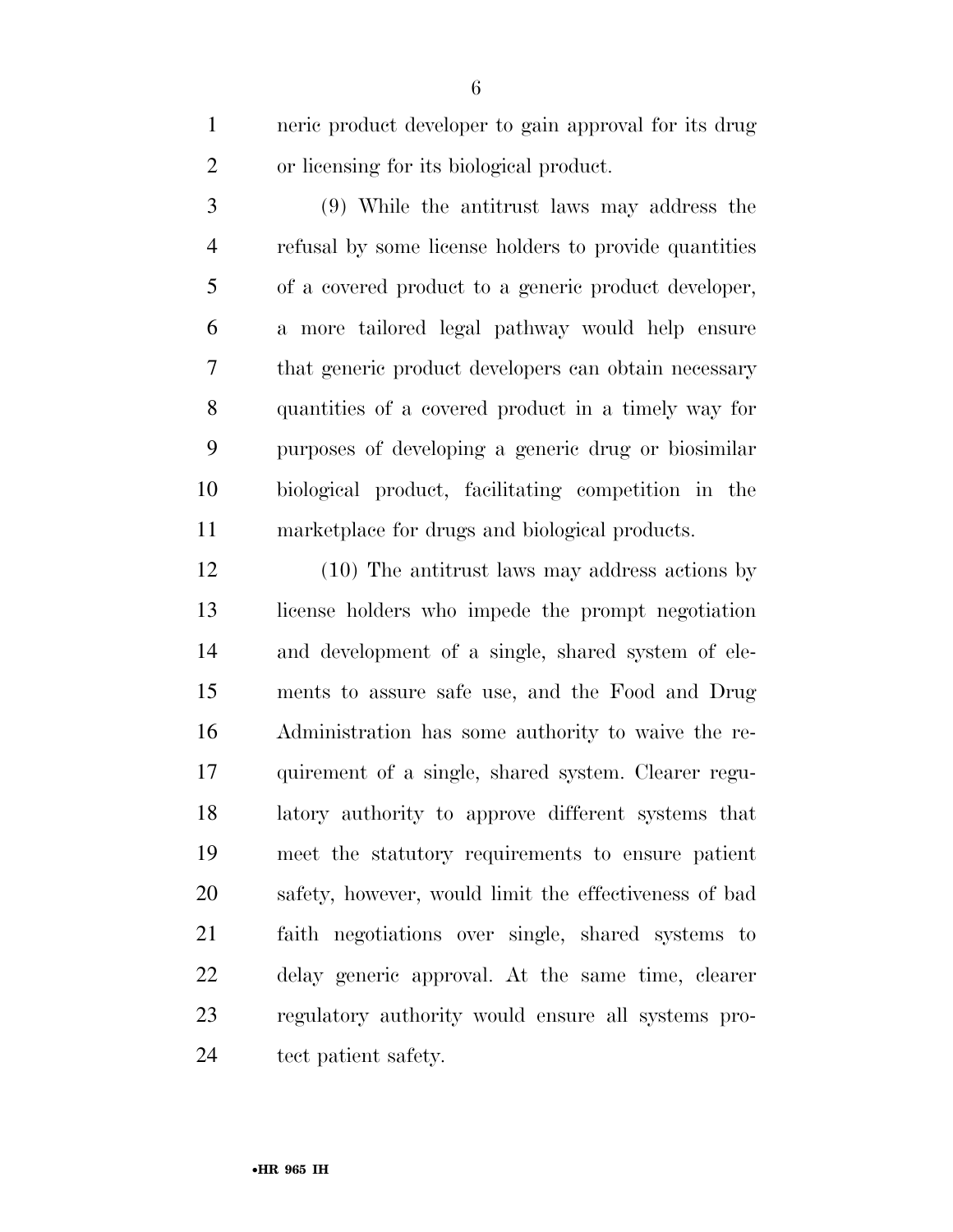| $\mathbf{1}$   | SEC. 3. ACTIONS FOR DELAYS OF GENERIC DRUGS AND   |
|----------------|---------------------------------------------------|
| $\overline{2}$ | BIOSIMILAR BIOLOGICAL PRODUCTS.                   |
| 3              | (a) DEFINITIONS.—In this section—                 |
| $\overline{4}$ | (1) the term "commercially reasonable, market-    |
| 5              | based terms" means—                               |
| 6              | (A) a nondiscriminatory price for the sale        |
| 7              | of the covered product at or below, but not       |
| 8              | greater than, the most recent wholesale acquisi-  |
| 9              | tion cost for the drug, as defined in section     |
| 10             | $1847A(c)(6)(B)$ of the Social Security Act (42)  |
| 11             | U.S.C. $1395w-3a(c)(6)(B)$ ;                      |
| 12             | (B) a schedule for delivery that results in       |
| 13             | the transfer of the covered product to the eligi- |
| 14             | ble product developer consistent with the timing  |
| 15             | under subsection $(b)(2)(A)(iv)$ ; and            |
| 16             | (C) no additional conditions are imposed          |
| 17             | on the sale of the covered product;               |
| 18             | $(2)$ the term "covered product"—                 |
| 19             | $(A)$ means—                                      |
| 20             | (i) any drug approved under sub-                  |
| 21             | section (c) or (j) of section $505$ of the Fed-   |
| 22             | eral Food, Drug, and Cosmetic Act (21)            |
| 23             | U.S.C. 355) or biological product licensed        |
| 24             | under subsection (a) or $(k)$ of section 351      |
| 25             | of the Public Health Service Act (42              |
| 26             | U.S.C. $262$ );                                   |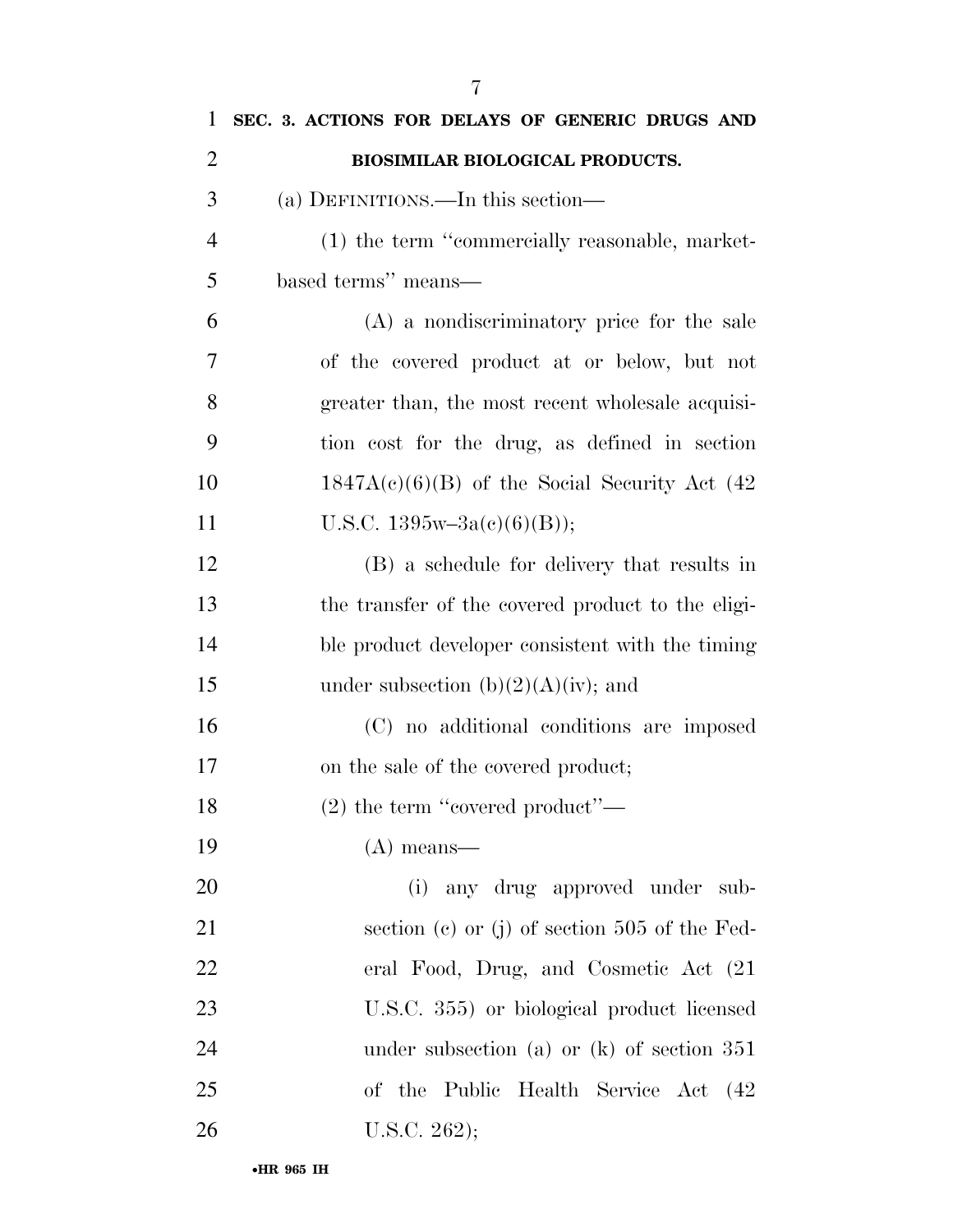| $\mathbf{1}$   | (ii) any combination of a drug or bio-                |
|----------------|-------------------------------------------------------|
| $\overline{2}$ | logical product described in clause (i); or           |
| 3              | (iii) when reasonably necessary to                    |
| $\overline{4}$ | support approval of an application under              |
| 5              | section 505 of the Federal Food, Drug,                |
| 6              | and Cosmetic Act (21 U.S.C. 355), or sec-             |
| $\tau$         | tion 351 of the Public Health Service Act             |
| 8              | $(42 \text{ U.S.C. } 262)$ , as applicable, or other- |
| 9              | wise meet the requirements for approval               |
| 10             | under either such section, any product, in-           |
| 11             | eluding any device, that is marketed or in-           |
| 12             | tended for use with such a drug or biologi-           |
| 13             | cal product; and                                      |
| 14             | (B) does not include any drug or biological           |
| 15             | product that appears on the drug shortage list        |
| 16             | in effect under section 506E of the Federal           |
| 17             | Food, Drug, and Cosmetic Act (21 U.S.C.               |
| 18             | 356e), unless the shortage will not be promptly       |
| 19             | $resolved$ —                                          |
| 20             | (i) as demonstrated by the fact that                  |
| 21             | the drug or biological product has been in            |
| 22             | shortage for more than 6 months; or                   |
| 23             | (ii) as otherwise determined by the                   |
| 24             | Secretary;                                            |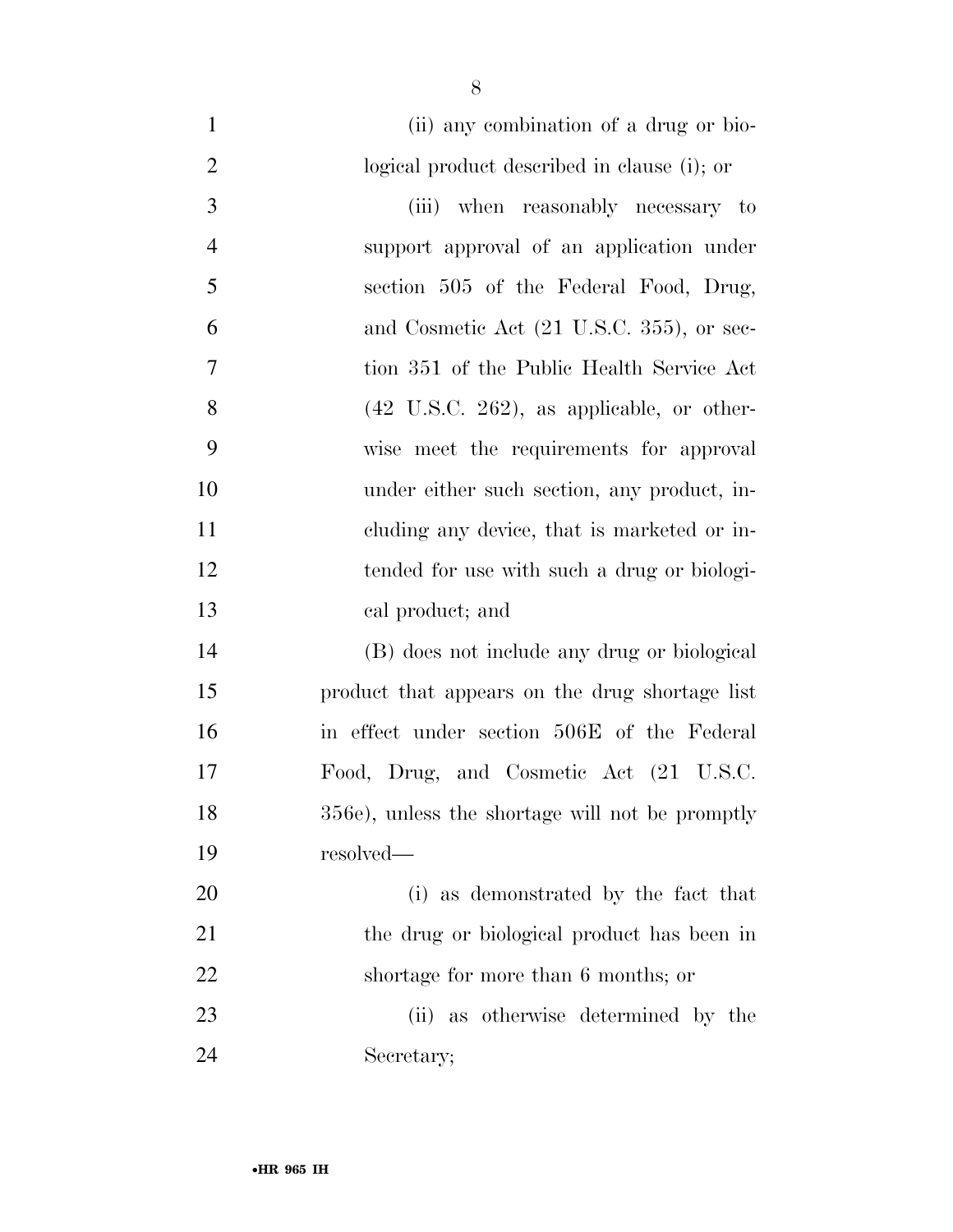(3) the term ''device'' has the meaning given 2 the term in section 201 of the Federal Food, Drug, 3 and Cosmetic Act  $(21 \text{ U.S.C. } 321);$ 

 (4) the term ''eligible product developer'' means a person that seeks to develop a product for ap- proval pursuant to an application for approval under subsection (b)(2) or (j) of section 505 of the Federal Food, Drug, and Cosmetic Act (21 U.S.C. 355) or for licensing pursuant to an application under sec- tion 351(k) of the Public Health Service Act (42 11 U.S.C.  $262(k)$ ;

 (5) the term ''license holder'' means the holder of an application approved under subsection (c) or (j) of section 505 of the Federal Food, Drug, and Cosmetic Act (21 U.S.C. 355) or the holder of a li- cense under subsection (a) or (k) of section 351 of the Public Health Service Act (42 U.S.C. 262) for a covered product;

 (6) the term ''REMS'' means a risk evaluation and mitigation strategy under section 505–1 of the Federal Food, Drug, and Cosmetic Act (21 U.S.C. 22  $355-1$ ;

 (7) the term ''REMS with ETASU'' means a REMS that contains elements to assure safe use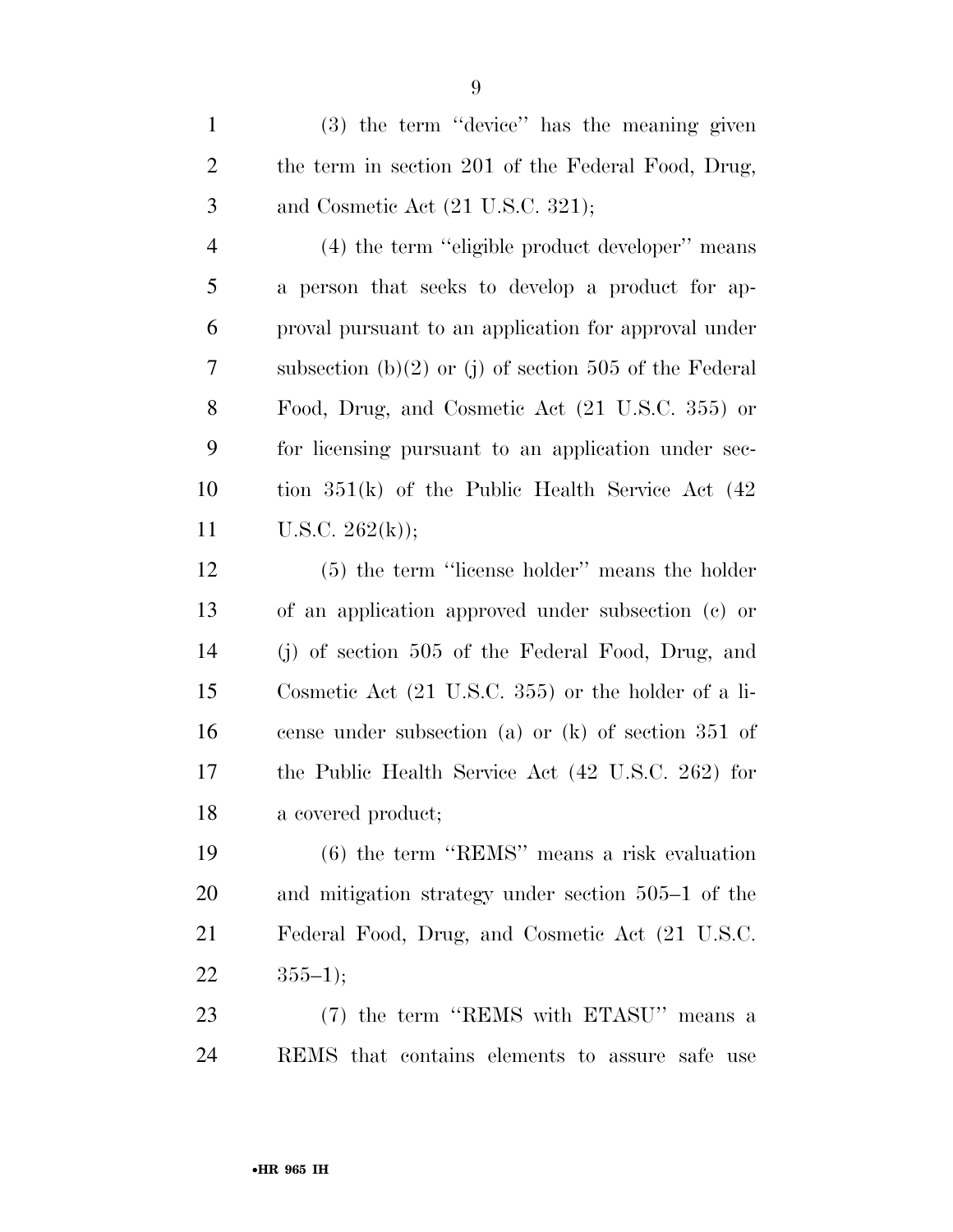| $\mathbf{1}$   | under section $505-1(f)$ of the Federal Food, Drug,      |
|----------------|----------------------------------------------------------|
| $\overline{2}$ | and Cosmetic Act $(21 \text{ U.S.C. } 355-1(f));$        |
| 3              | (8) the term "Secretary" means the Secretary             |
| $\overline{4}$ | of Health and Human Services;                            |
| 5              | $(9)$ the term "single, shared system of elements"       |
| 6              | to assure safe use" means a single, shared system        |
| 7              | of elements to assure safe use under section 505–        |
| 8              | 1(f) of the Federal Food, Drug, and Cosmetic Act         |
| 9              | $(21 \text{ U.S.C. } 355-1(f));$ and                     |
| 10             | $(10)$ the term "sufficient quantities" means an         |
| 11             | amount of a covered product that allows the eligible     |
| 12             | product developer to-                                    |
| 13             | (A) conduct testing to support an applica-               |
| 14             | tion under—                                              |
| 15             | (i) subsection (b)(2) or (j) of section                  |
| 16             | 505 of the Federal Food, Drug, and Cos-                  |
| 17             | metic Act (21 U.S.C. 355); or                            |
| 18             | section $351(k)$ of the Public<br>(ii)                   |
| 19             | Health Service Act $(42 \text{ U.S.C. } 262(\text{k}));$ |
| 20             | and                                                      |
| 21             | (B) fulfill any regulatory requirements re-              |
| 22             | lating to approval of such an application.               |
| 23             | (b) CIVIL ACTION FOR FAILURE TO PROVIDE SUFFI-           |
| 24             | CIENT QUANTITIES OF A COVERED PRODUCT.                   |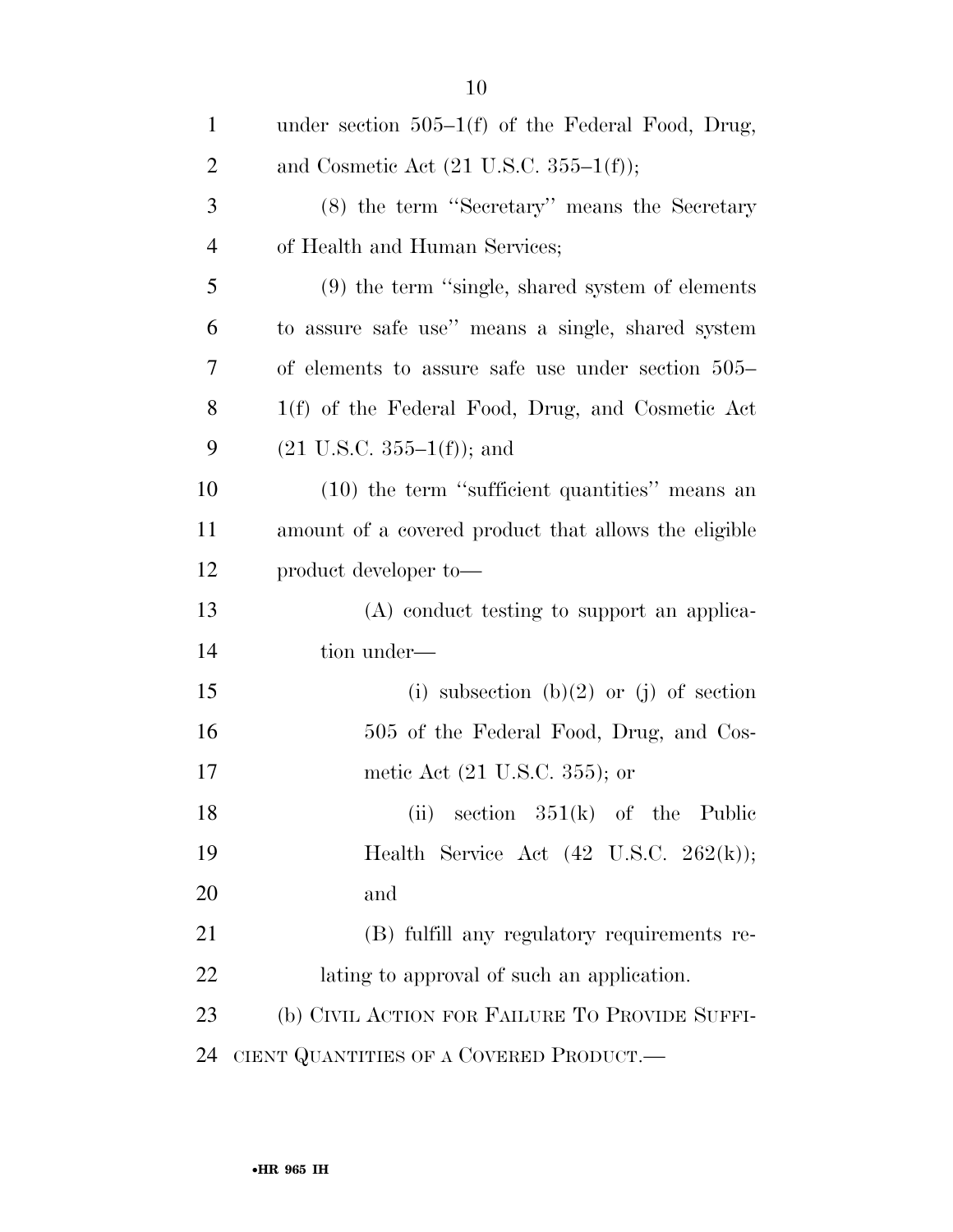| $\mathbf{1}$   | (1) IN GENERAL.—An eligible product developer          |
|----------------|--------------------------------------------------------|
| $\overline{2}$ | may bring a civil action against the license holder    |
| 3              | for a covered product seeking relief under this sub-   |
| $\overline{4}$ | section in an appropriate district court of the United |
| 5              | States alleging that the license holder has declined   |
| 6              | to provide sufficient quantities of the covered prod-  |
| 7              | uct to the eligible product developer on commercially  |
| 8              | reasonable, market-based terms.                        |
| 9              | $(2)$ ELEMENTS.—                                       |
| 10             | (A) IN GENERAL.—To prevail in a civil ac-              |
| 11             | tion brought under paragraph (1), an eligible          |
| 12             | product developer shall prove, by a preponder-         |
| 13             | ance of the evidence—                                  |
| 14             | $(i)$ that—                                            |
| 15             | (I) the covered product is not                         |
| 16             | subject to a REMS with ETASU; or                       |
| 17             | (II) if the covered product is sub-                    |
| 18             | ject to a REMS with ETASU—                             |
| 19             | (aa) the eligible product de-                          |
| 20             | veloper has obtained a covered                         |
| 21             | product authorization from the                         |
| 22             | Secretary in accordance with sub-                      |
| 23             | paragraph $(B)$ ; and                                  |
| 24             | (bb) the eligible product de-                          |
| 25             | veloper has provided a copy of                         |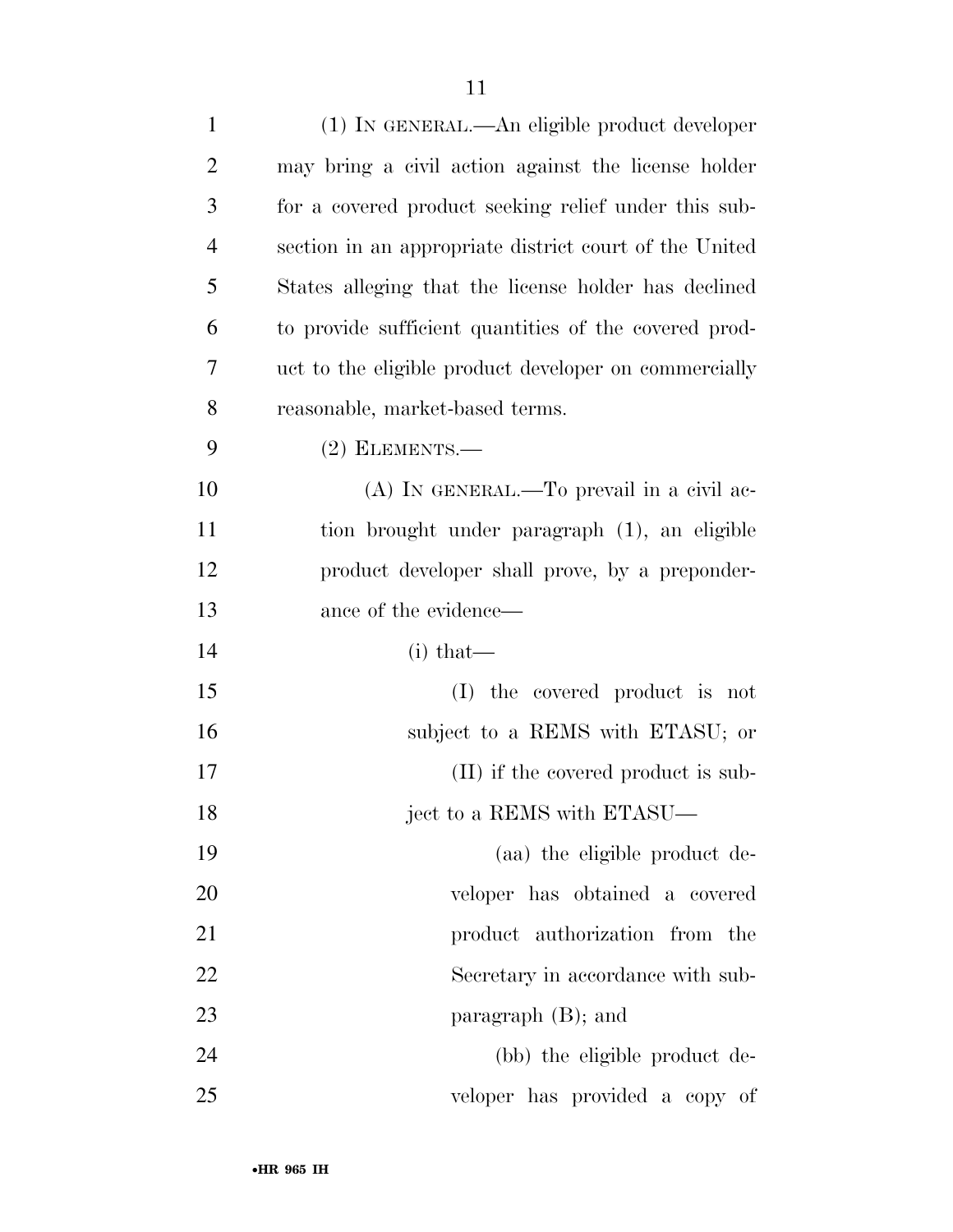| $\mathbf{1}$   | the covered product authorization            |
|----------------|----------------------------------------------|
| $\overline{2}$ | to the license holder;                       |
| 3              | (ii) that, as of the date on which the       |
| $\overline{4}$ | civil action is filed, the product developer |
| 5              | has not obtained sufficient quantities of    |
| 6              | the covered product on commercially rea-     |
| 7              | sonable, market-based terms;                 |
| 8              | (iii) that the eligible product developer    |
| 9              | has requested to purchase sufficient quan-   |
| 10             | tities of the covered product from the li-   |
| 11             | cense holder; and                            |
| 12             | (iv) that the license holder has not de-     |
| 13             | livered to the eligible product developer    |
| 14             | sufficient quantities of the covered product |
| 15             | on commercially reasonable, market-based     |
| 16             | terms—                                       |
| 17             | (I) for a covered product that is            |
| 18             | not subject to a REMS with ETASU,            |
| 19             | by the date that is 31 days after the        |
| 20             | date on which the license holder re-         |
| 21             | ceived the request for the covered           |
| 22             | product; and                                 |
| 23             | (II) for a covered product that is           |
| 24             | subject to a REMS with ETASU, by             |
| 25             | 31 days after the later of—                  |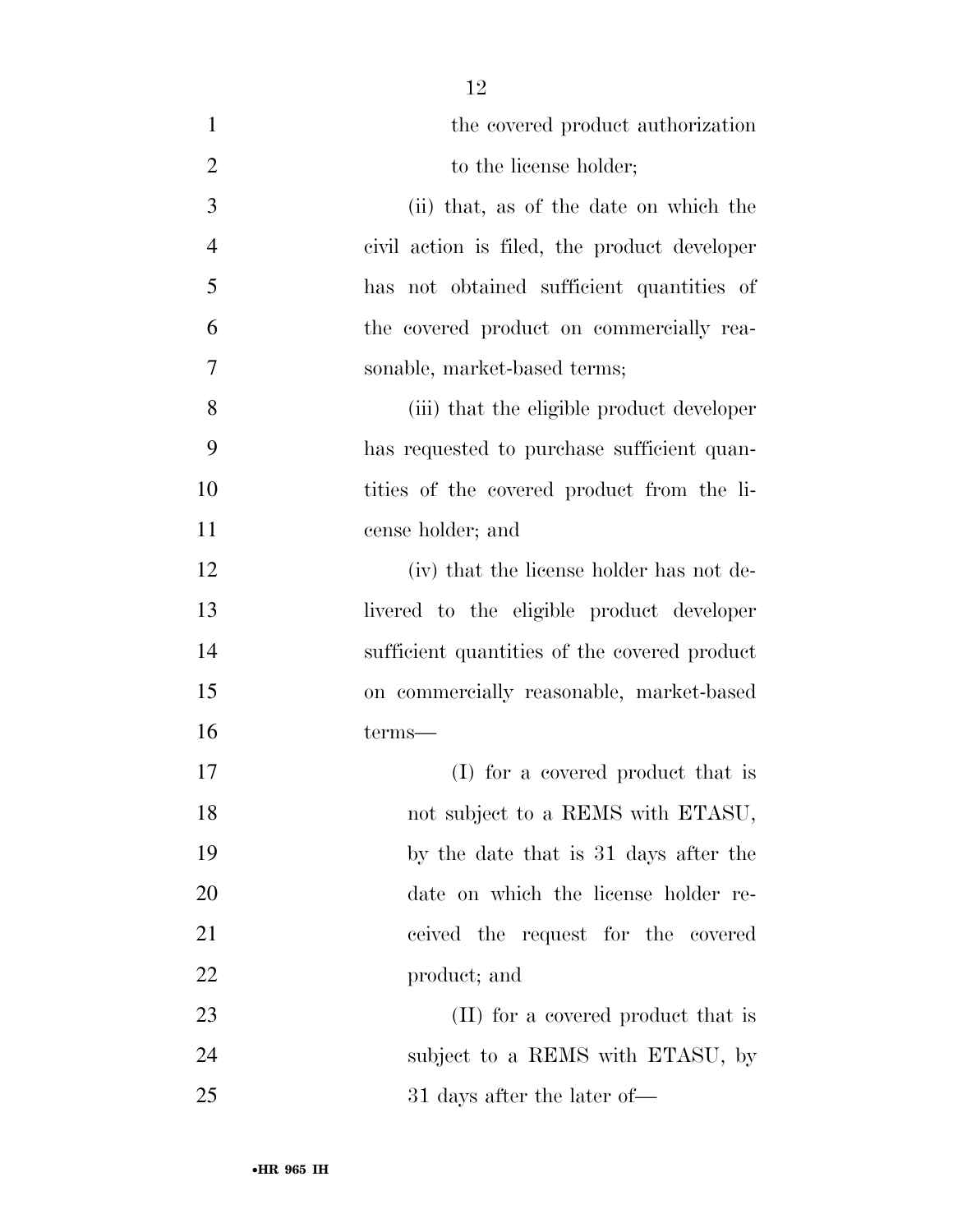| $\mathbf{1}$   | (aa) the date on which the                     |
|----------------|------------------------------------------------|
| $\overline{2}$ | license holder received the re-                |
| 3              | quest for the covered product; or              |
| $\overline{4}$ | (bb) the date on which the                     |
| 5              | license holder received a copy of              |
| 6              | the covered product authorization              |
| 7              | issued by the Secretary in ac-                 |
| 8              | cordance with subparagraph (B).                |
| 9              | (B) AUTHORIZATION FOR COVERED PROD-            |
| 10             | UCT SUBJECT TO A REMS WITH ETASU. $-$          |
| 11             | (i) REQUEST.—An eligible product de-           |
| 12             | veloper may submit to the Secretary a          |
| 13             | written request for the eligible product de-   |
| 14             | veloper to be authorized to obtain suffi-      |
| 15             | cient quantities of an individual covered      |
| 16             | product subject to a REMS with ETASU.          |
| 17             | (ii) AUTHORIZATION.—Not later than             |
| 18             | 120 days after the date on which a request     |
| 19             | under clause (i) is received, the Secretary    |
| 20             | shall, by written notice, authorize the eligi- |
| 21             | ble product developer to obtain sufficient     |
| 22             | quantities of an individual covered product    |
| 23             | subject to a REMS with ETASU for pur-          |
| 24             | poses of-                                      |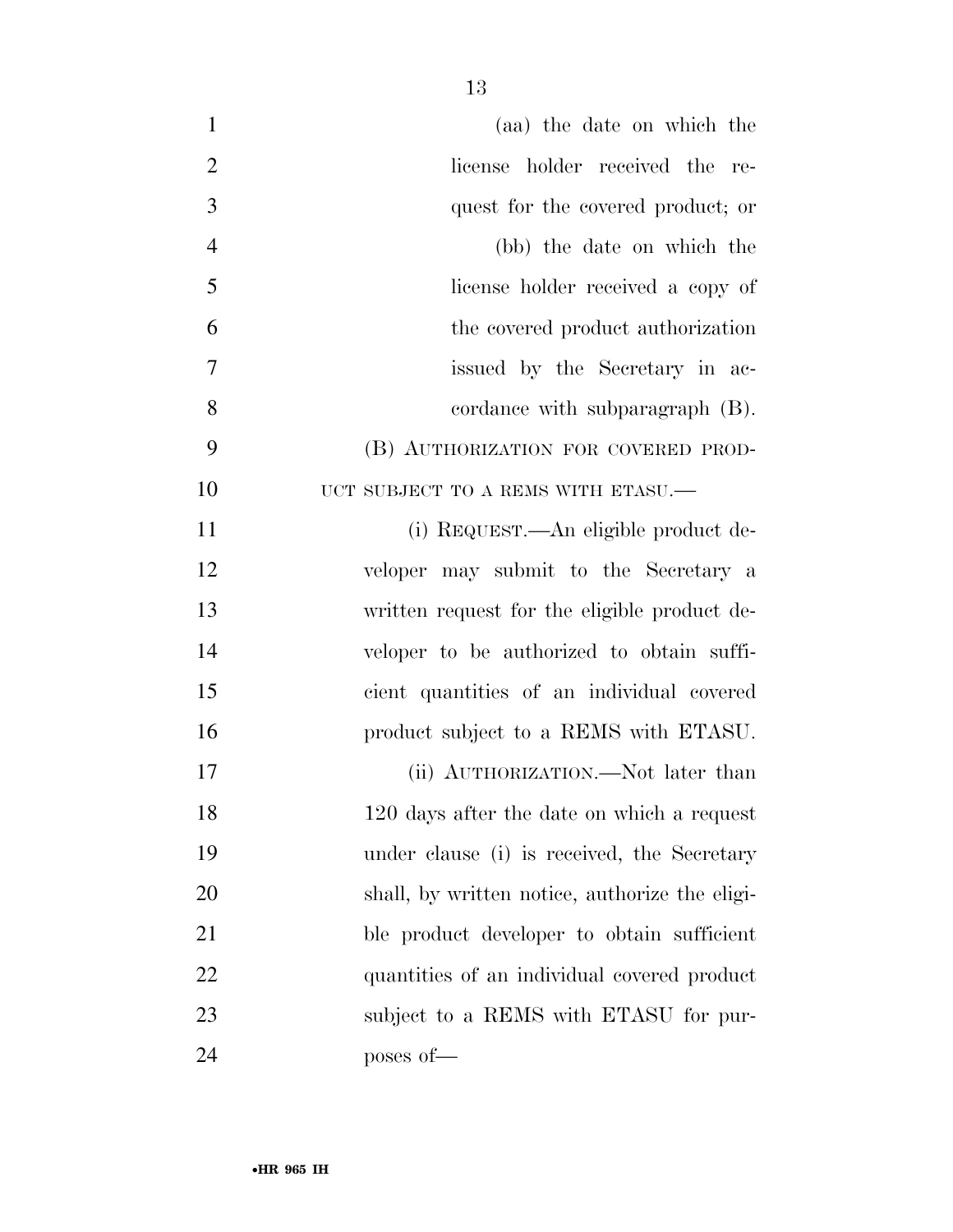| $\mathbf{1}$   | (I) development and testing that              |
|----------------|-----------------------------------------------|
| $\overline{2}$ | does not involve human clinical trials,       |
| $\mathfrak{Z}$ | if the eligible product developer has         |
| $\overline{4}$ | agreed to comply with any conditions          |
| 5              | the Secretary determines necessary; or        |
| 6              | (II) development and testing that             |
| 7              | involves human clinical trials, if the        |
| 8              | eligible product developer has—               |
| 9              | $(aa)(AA)$ submitted proto-                   |
| 10             | cols, informed consent<br>docu-               |
| 11             | ments, and informational mate-                |
| 12             | rials for testing that include pro-           |
| 13             | tections that provide safety pro-             |
| 14             | tections comparable to those pro-             |
| 15             | vided by the REMS for the cov-                |
| 16             | ered product; or                              |
| 17             | (BB) otherwise satisfied the                  |
| 18             | Secretary that such protections               |
| 19             | will be provided; and                         |
| 20             | (bb) met any other require-                   |
| 21             | ments the Secretary may estab-                |
| 22             | lish.                                         |
| 23             | (iii) NOTICE.—A covered product au-           |
| 24             | thorization issued under this subparagraph    |
| 25             | shall state that the provision of the covered |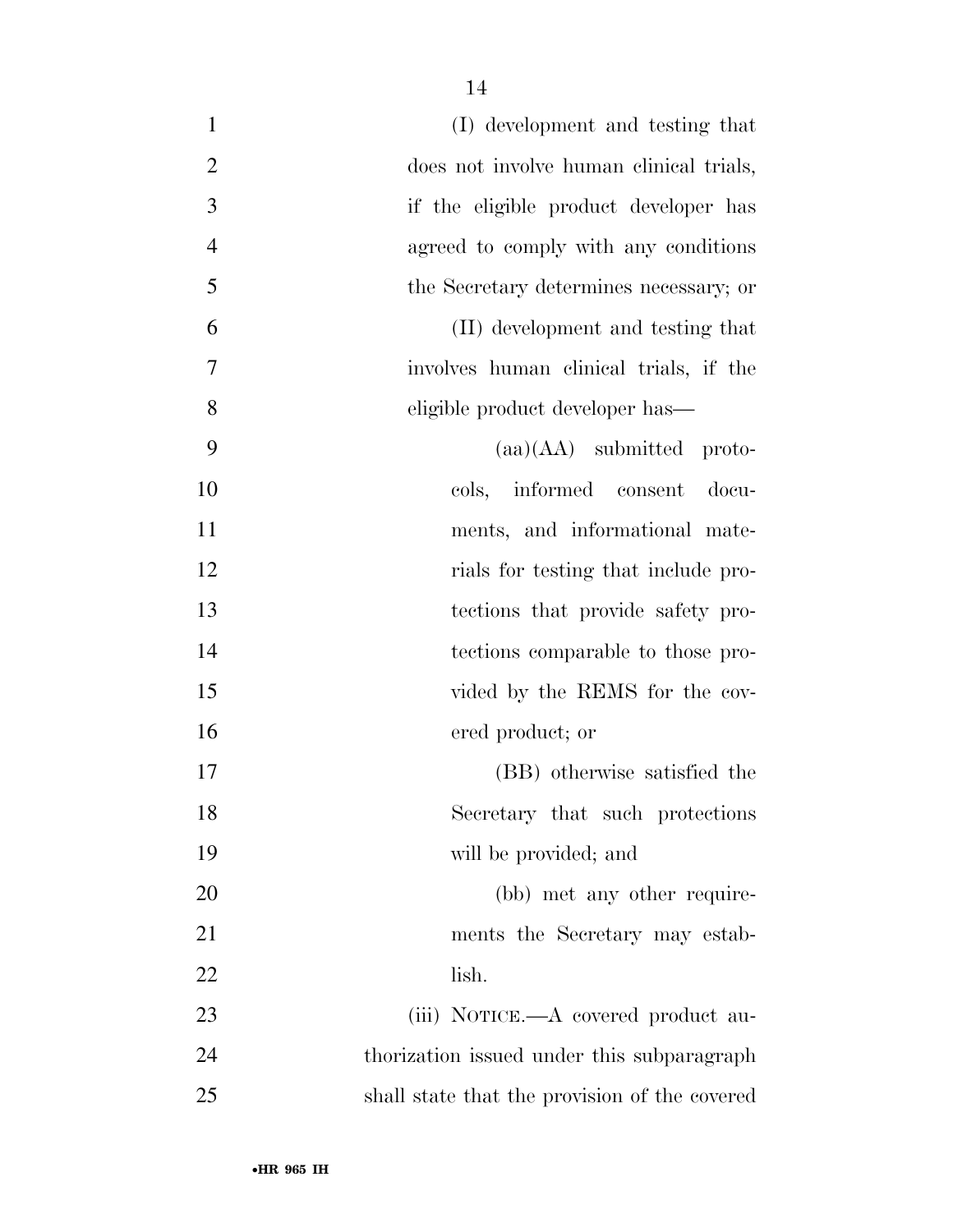- product by the license holder under the terms of the authorization will not be a violation of the REMS for the covered product. (3) AFFIRMATIVE DEFENSE.—In a civil action brought under paragraph (1), it shall be an affirma- tive defense, on which the defendant has the burden of persuasion by a preponderance of the evidence— (A) that, on the date on which the eligible product developer requested to purchase suffi- cient quantities of the covered product from the license holder— (i) neither the license holder nor any of its agents, wholesalers, or distributors was engaged in the manufacturing or com- mercial marketing of the covered product; and 18 (ii) neither the license holder nor any of its agents, wholesalers, or distributors otherwise had access to inventory of the covered product to supply to the eligible **product developer on commercially reason-**able, market-based terms; or
- 24 (B) that —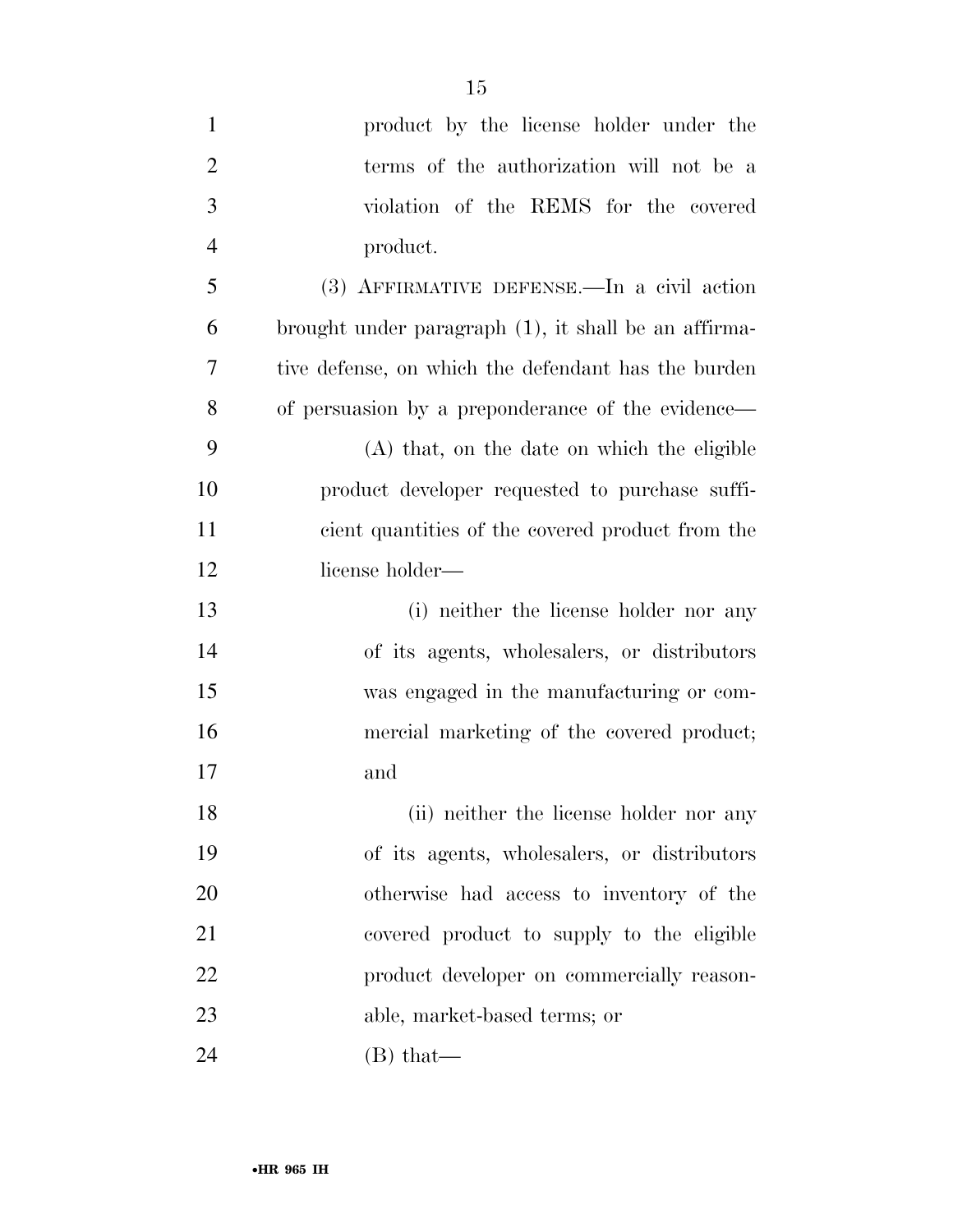| $\mathbf{1}$   | (i) the license holder sells the covered     |
|----------------|----------------------------------------------|
| $\overline{2}$ | product through agents, distributors, or     |
| $\mathfrak{Z}$ | wholesalers;                                 |
| $\overline{4}$ | (ii) the license holder has placed no        |
| 5              | restrictions, explicit or implicit, on its   |
| 6              | agents, distributors, or wholesalers to sell |
| $\overline{7}$ | covered products to eligible product devel-  |
| 8              | opers; and                                   |
| 9              | (iii) the covered product can be pur-        |
| 10             | chased by the eligible product developer in  |
| 11             | sufficient quantities on commercially rea-   |
| 12             | sonable, market-based terms from the         |
| 13             | agents, distributors, or wholesalers of the  |
| 14             | license holder.                              |
| 15             | $(4)$ REMEDIES.—                             |
| 16             | (A) IN GENERAL.—If an eligible product       |
| 17             | developer prevails in a civil action brought |
| 18             | under paragraph $(1)$ , the court shall—     |
| 19             | (i) order the license holder to provide      |
| 20             | to the eligible product developer without    |
| 21             | delay sufficient quantities of the covered   |
| 22             | product on commercially reasonable, mar-     |
| 23             | ket-based terms;                             |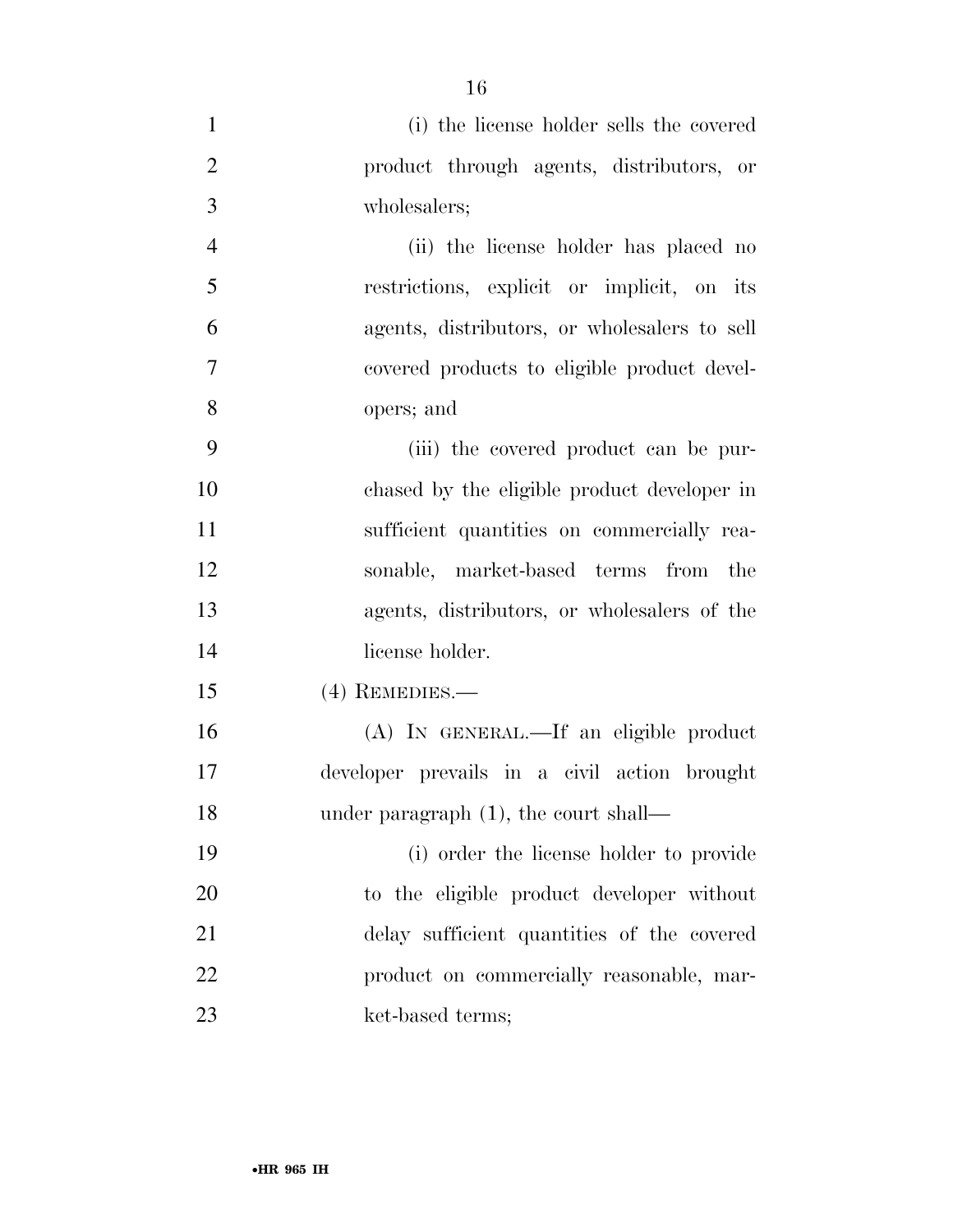| $\mathbf{1}$   | (ii) award to the eligible product de-           |
|----------------|--------------------------------------------------|
| $\overline{2}$ | veloper reasonable attorney's fees and costs     |
| 3              | of the civil action; and                         |
| $\overline{4}$ | (iii) award to the eligible product de-          |
| 5              | veloper a monetary amount sufficient to          |
| 6              | deter the license holder from failing to pro-    |
| $\overline{7}$ | vide other eligible product developers with      |
| 8              | sufficient quantities of a covered product       |
| 9              | on commercially reasonable, market-based         |
| 10             | terms, if the court finds, by a preponder-       |
| 11             | ance of the evidence—                            |
| 12             | (I) that the license holder delayed              |
| 13             | providing sufficient quantities of the           |
| 14             | covered product to the eligible product          |
| 15             | developer without a legitimate busi-             |
| 16             | ness justification; or                           |
| 17             | (II) that the license holder failed              |
| 18             | to comply with an order issued under             |
| 19             | clause (i).                                      |
| 20             | (B) MAXIMUM MONETARY AMOUNT.—A                   |
| 21             | monetary amount awarded under subparagraph       |
| 22             | $(A)(iii)$ shall not be greater than the revenue |
| 23             | that the license holder earned on the covered    |
| 24             | product during the period—                       |
| 25             | $(i)$ beginning on—                              |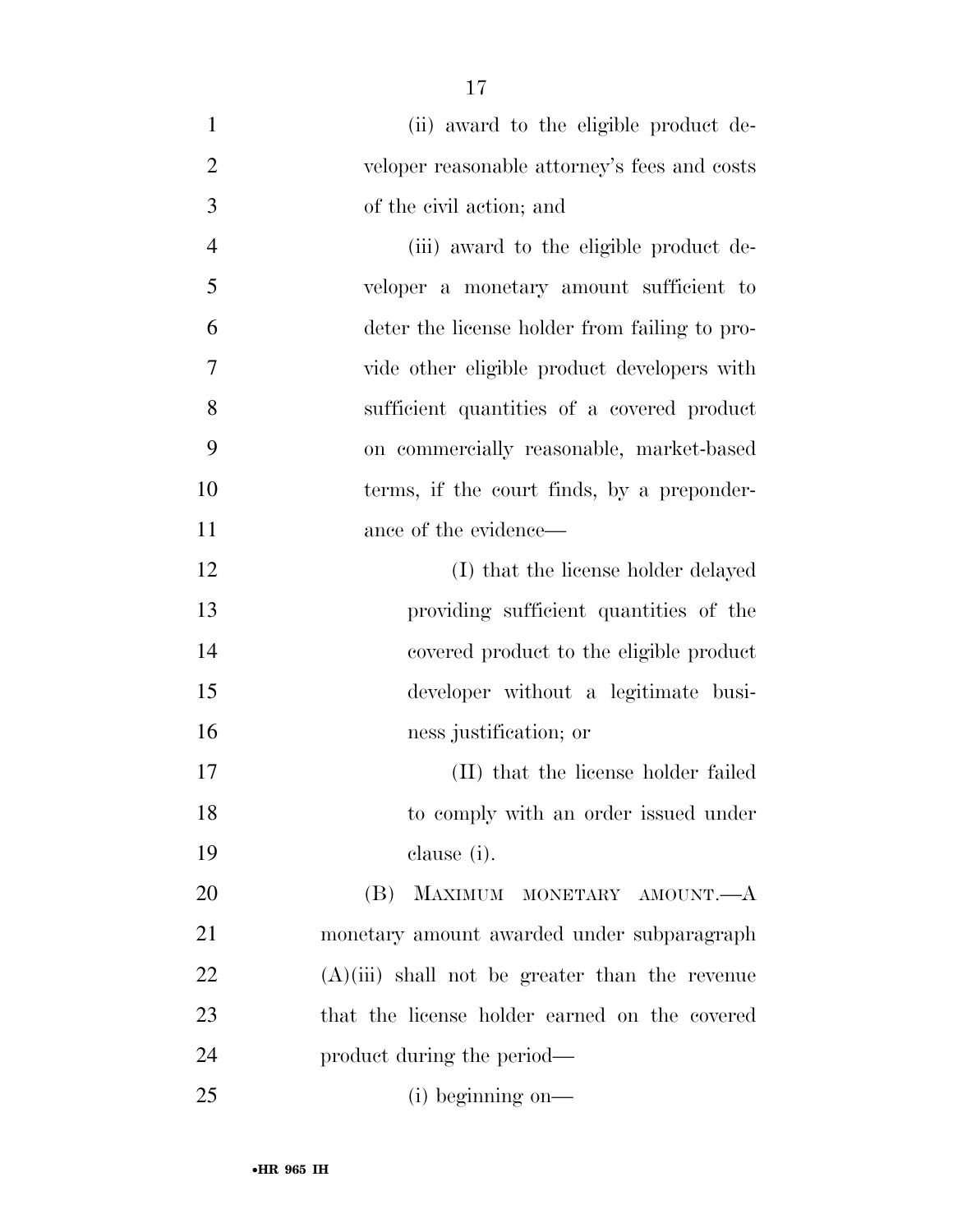| $\mathbf{1}$   | (I) for a covered product that is              |
|----------------|------------------------------------------------|
| $\overline{2}$ | not subject to a REMS with ETASU,              |
| 3              | the date that is 31 days after the date        |
| $\overline{4}$ | on which the license holder received           |
| 5              | the request; or                                |
| 6              | (II) for a covered product that is             |
| $\overline{7}$ | subject to a REMS with ETASU, the              |
| 8              | date that is 31 days after the later           |
| 9              | $of$ —                                         |
| 10             | (aa) the date on which the                     |
| 11             | license holder received the re-                |
| 12             | quest; or                                      |
| 13             | (bb) the date on which the                     |
| 14             | license holder received a copy of              |
| 15             | the covered product authorization              |
| 16             | issued by the Secretary in ac-                 |
| 17             | cordance with paragraph $(2)(B)$ ;             |
| 18             | and                                            |
| 19             | (ii) ending on the date on which the           |
| 20             | eligible product developer received suffi-     |
| 21             | cient quantities of the covered product.       |
| 22             | (C) AVOIDANCE OF DELAY.—The court              |
| 23             | may issue an order under subparagraph $(A)(i)$ |
| 24             | before conducting further proceedings that may |
| 25             | be necessary to determine whether the eligible |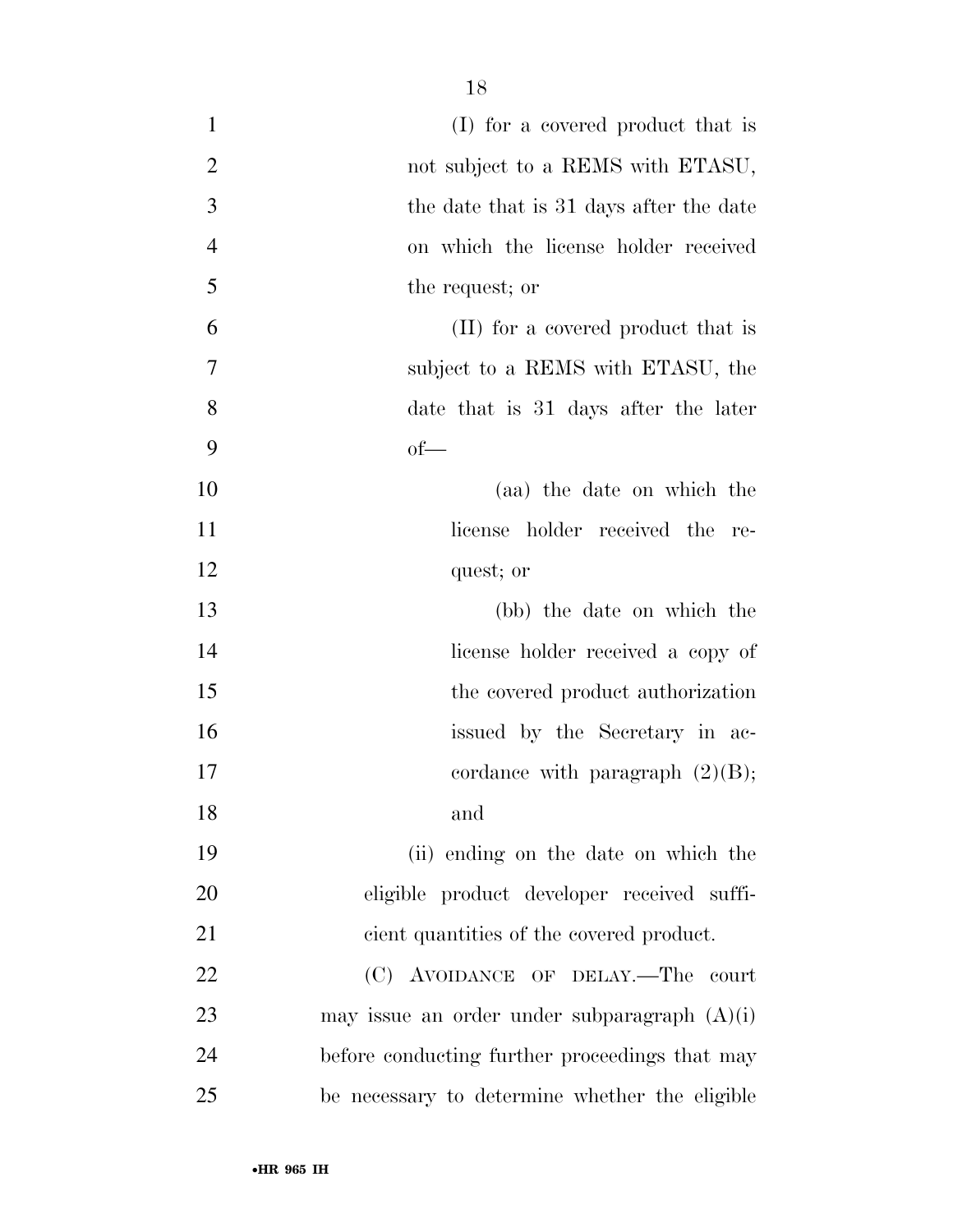product developer is entitled to an award under clause (ii) or (iii) of subparagraph (A), or the amount of any such award.

 (c) LIMITATION OF LIABILITY.—A license holder for a covered product shall not be liable for any claim under Federal, State, or local law arising out of the failure of an eligible product developer to follow adequate safeguards to assure safe use of the covered product during develop- ment or testing activities described in this section, includ- ing transportation, handling, use, or disposal of the cov-ered product by the eligible product developer.

 (d) NO VIOLATION OF REMS.—The provision of samples of a drug pursuant to an authorization under sub- section (b)(2)(B) shall not be considered a violation of the requirements of any risk evaluation and mitigation strat- egy that may be in place under section 505–1 of the Fed- eral Food, Drug, and Cosmetic Act (21 U.S.C. 355–1) for such drug.

(e) RULE OF CONSTRUCTION.—

 (1) DEFINITION.—In this subsection, the term ''antitrust laws''—

 (A) has the meaning given the term in subsection (a) of the first section of the Clayton Act (15 U.S.C. 12); and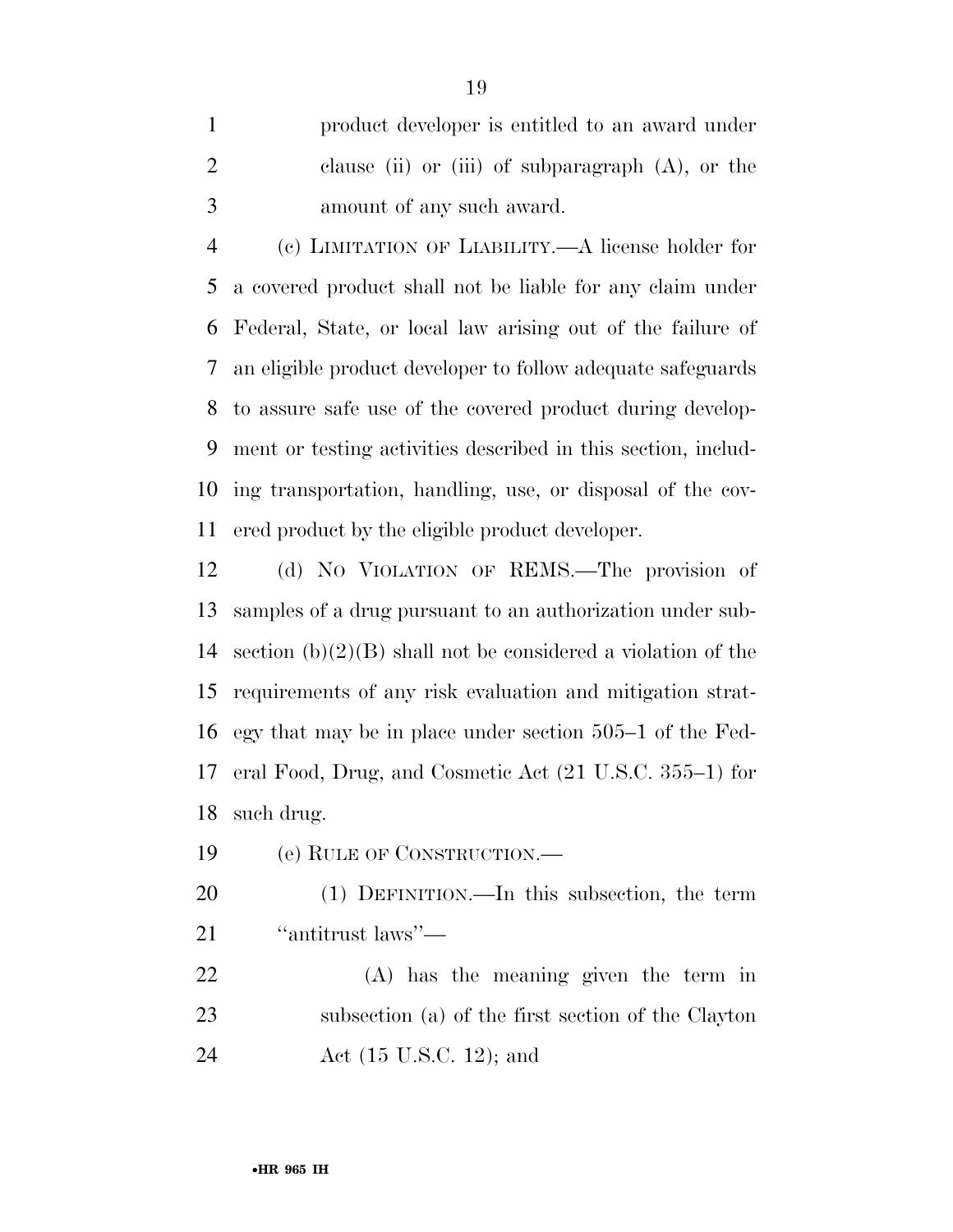| $\mathbf{1}$   | (B) includes section 5 of the Federal                 |
|----------------|-------------------------------------------------------|
| $\overline{2}$ | Trade Commission Act (15 U.S.C. 45) to the            |
| 3              | extent that such section applies to unfair meth-      |
| $\overline{4}$ | ods of competition.                                   |
| 5              | (2) ANTITRUST LAWS.—Nothing in this section           |
| 6              | shall be construed to limit the operation of any pro- |
| 7              | vision of the antitrust laws.                         |
| 8              | SEC. 4. REMS APPROVAL PROCESS FOR SUBSEQUENT FIL-     |
| 9              | ERS.                                                  |
| 10             | Section 505–1 of the Federal Food, Drug, and Cos-     |
| 11             | metic Act $(21 \text{ U.S.C. } 355-1)$ is amended—    |
| 12             | (1) in subsection (g)(4)(B)—                          |
| 13             | $(A)$ in clause (i) by striking "or" after the        |
| 14             | semicolon;                                            |
| 15             | (B) in clause (ii) by striking the period at          |
| 16             | the end and inserting "; or"; and                     |
| 17             | (C) by adding at the end the following:               |
| 18             | "(iii) accommodate different, com-                    |
| 19             | parable approved risk evaluation and miti-            |
| 20             | gation strategies for a drug that is the              |
| 21             | subject of an application under section               |
| 22             | $505(j)$ , and the applicable listed drug.";          |
| 23             | $(2)$ in subsection $(i)(1)$ , by striking subpara-   |
| 24             | $graph (C)$ and inserting the following:              |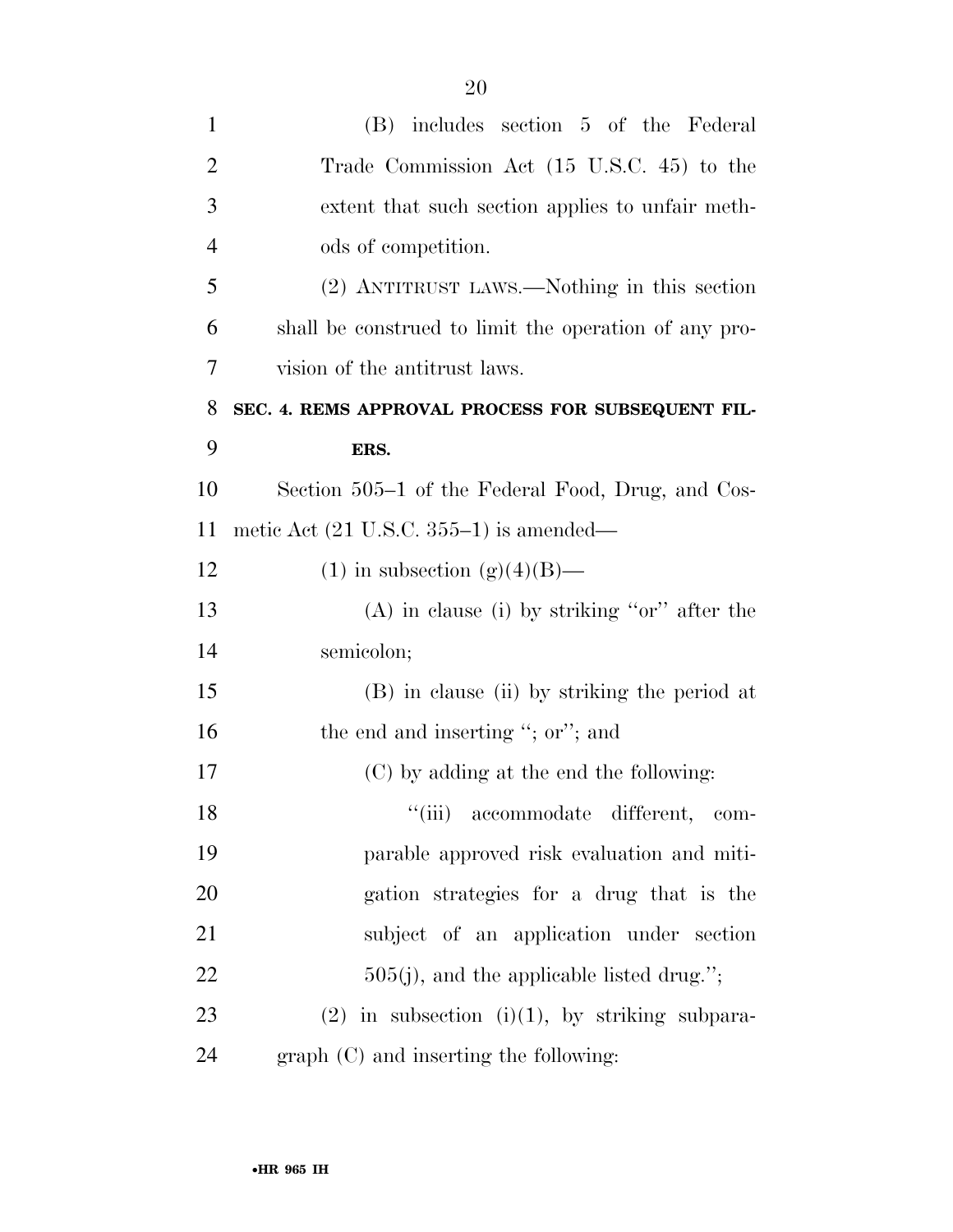| $\mathbf{1}$   | $\lq\lq$ (C)(i) Elements to assure safe use, if re-        |
|----------------|------------------------------------------------------------|
| $\overline{2}$ | quired under subsection (f) for the listed drug,           |
| 3              | which, subject to clause (ii), for a drug that is          |
| $\overline{4}$ | the subject of an application under section                |
| 5              | $505(j)$ may use—                                          |
| 6              | $\lq(1)$ a single, shared system with the                  |
| 7              | listed drug under subsection (f); or                       |
| 8              | $\lq\lq$ (II) a different, comparable aspect of            |
| 9              | the elements to assure safe use under sub-                 |
| 10             | section $(f)$ .                                            |
| 11             | "(ii) The Secretary may require a drug                     |
| 12             | that is the subject of an application under sec-           |
| 13             | tion $505(j)$ and the listed drug to use a single,         |
| 14             | shared system under subsection (f), if the Sec-            |
| 15             | retary determines that no different, comparable            |
| 16             | aspect of the elements to assure safe use could            |
| 17             | satisfy the requirements of subsection (f)."; and          |
| 18             | $(3)$ by adding at the end the following:                  |
| 19             | "(1) SEPARATE REMS.—When used in this section,             |
| 20             | the terms "different, comparable aspect of the elements"   |
| 21             | to assure safe use" or "different, comparable approved     |
| 22             | risk evaluation and mitigation strategies" means a risk    |
| 23             | evaluation and mitigation strategy for a drug that is the  |
| 24             | subject of an application under section $505(j)$ that uses |
| 25             | different methods or operational means than the strategy   |